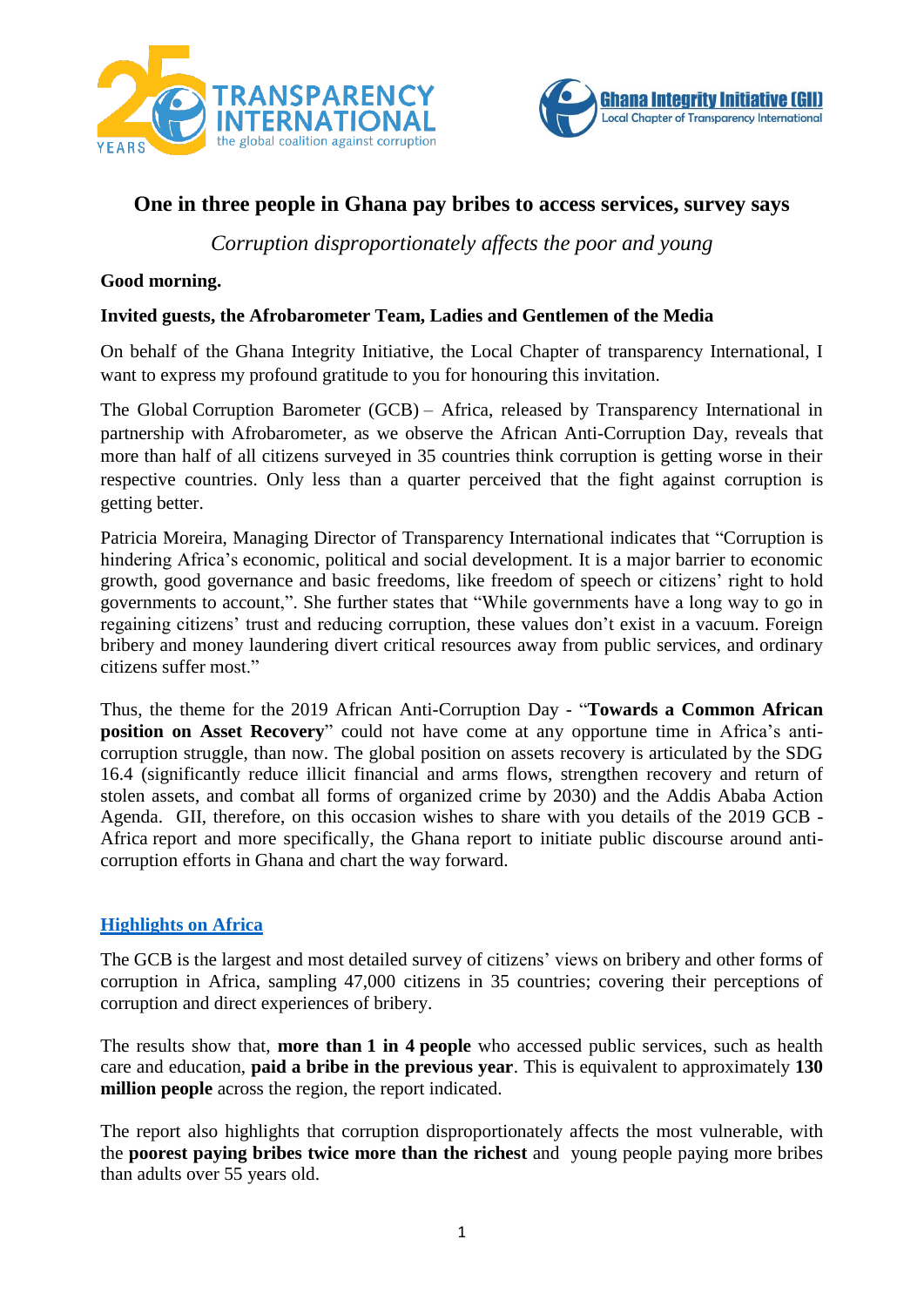### **Key Findings**

Key findings of the survey include the following;

- 1. **Corruption is on the rise** –More than half (55 per cent) of all citizens surveyed perceive corruption to be on the rise in Africa between 2016 and 2018. Only 23 per cent of the surveyed respondents indicated that corruption is on the decline.
- 2. **Many governments are failing to do enough -** Only one in three citizens (34 percent) perceive their government is doing a good job at fighting corruption, whiles 59 per cent rate their government's performance as bad.
- **3. Concerns about the integrity of public officials remain high -** Among key public institutions, the police are perceived as the most corrupt with 47 per cent of citizens surveyed indicating most or all police across the region are corrupt. But also, almost 4 in 10 citizens think most or all government officials (39 per cent) and parliamentarians (36 per cent) are corrupt. These results are consistent with the last round of findings in 2015, where citizens similarly thought that the police were the most corrupt institution;
- 4. **Bribery demands are a regular occurrence for many -** More than one in four citizens who accessed public services, such as health care and education, paid a bribe in the previous year. This is equivalent to approximately 130 million people;
- **5. People's experience with bribery varies -** Men are slightly more likely to pay a bribe than women; the poorest people are twice more likely to pay a bribe compared to the richest, whiles young people aged 18-34 are more likely to pay a bribe than people aged 55 and over;
- 6. **Despite fears of retaliation, citizens can make a difference -** Two-thirds of citizens fear retaliation if they should report corruption. Yet, despite this, more than half of citizens surveyed (53 per cent) think ordinary people can make a difference in the fight against corruption.

### **Corruption in Ghana**

In Ghana, the focus areas of the survey included bribery rates, changes in the levels of corruption, participation of ordinary people in the fight against corruption, corruption by institutions and whether government is doing a good or bad job in fighting corruption?



Figure 1: Perceived corruption among institutions (%)

|<br>**Respondents were asked:** How many of the following people do you think are involved in corruption, or haven't you *heard enough about them to say? (% who say "most of them" or "all of them")*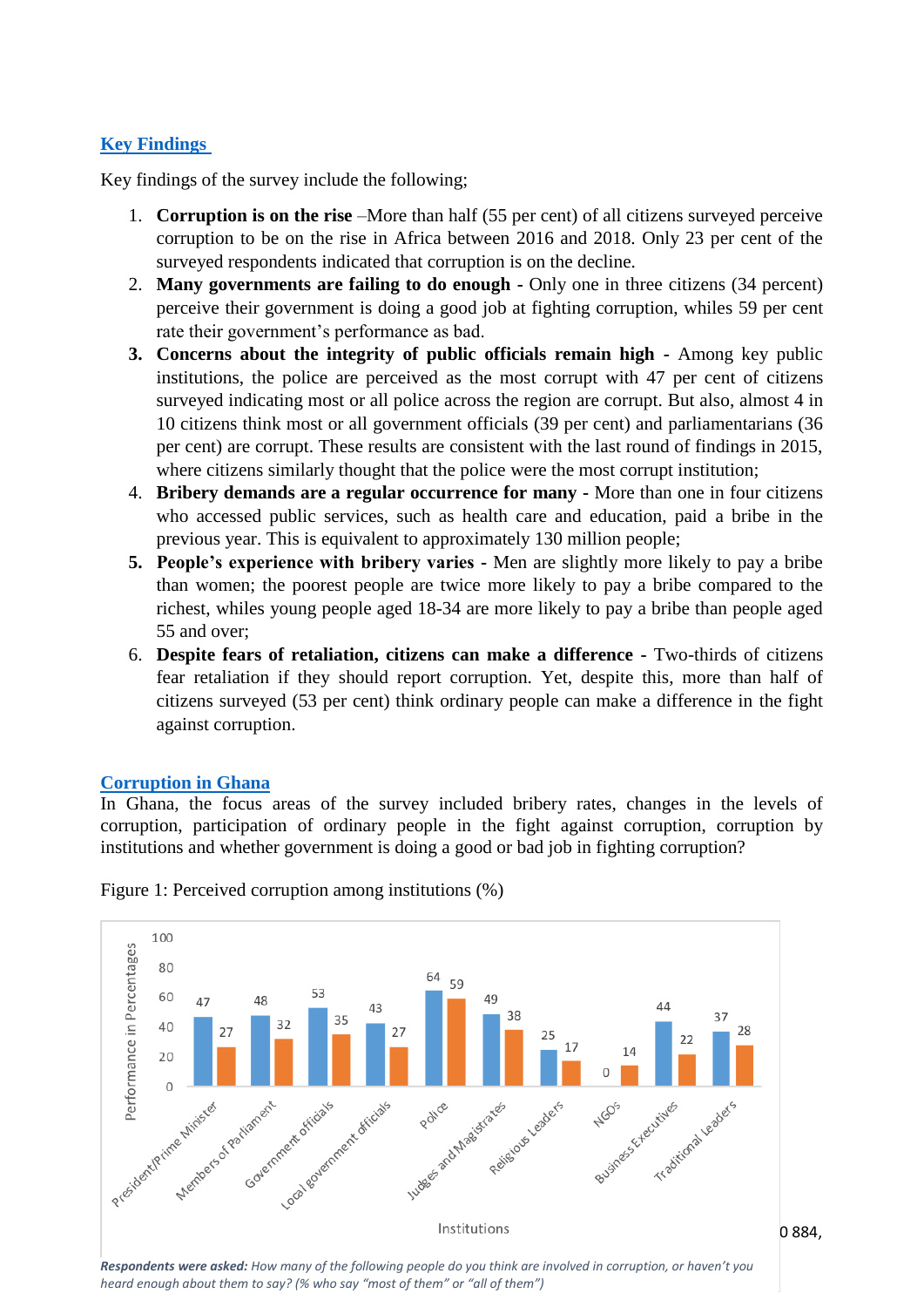Figure 1 above assesses citizens' perception of corruption by institutions. Ghana Police Service is perceived to be the most corrupt institution (Fifty-nine (59) percent of the respondent say most or all of the police are corrupt), followed by Judges and Magistrates (38 percent), Government Officials (35 percent) Parliament and Members of Parliament are cited as the fourth most corrupt institution in Ghana (32 percent say most or all are corrupt).

Getting citizens to report corrupt persons to the appropriate authorities has been very difficult in spite of the passage of laws that guarantee protection and rewards proactive reporting. Laws including the Whistleblower's Act, 2006, Act 720, and the Witness Protection Act, 2018, Act 974, are yet to yield dividends for ordinary people who voluntarily report corruption. The reason assigned to their unwillingness to report is the mistrust of Public Officials ability to act.

However, sixty (60) percent of the citizens surveyed said the government is doing a good job with the fight against corruption, whiles thirty (30) percent thought the government is not doing well. It is worthy of mention also that 60 percent of respondents believe ordinary people can make a difference in the fight against corruption. This is consistent with the rational of the National Anti-Corruption Action Plan (NACAP) which assigns the role of rejecting, denouncing, and reporting corruption, as well as, making it a high risk and low gain activity.

From the picture painted above, the Ghana Integrity Initiative (GII) recommends the following;

- The state must intensify its efforts towards the fight against corruption by adequately resourcing the key anti-corruption institutions to discharge their mandates. There must be an enforceable monitoring framework in place to ensure that these institutions live up to expectation.
- The OSP should fast track investigations and prosecutions of the many corruption cases pending and also make the public aware, per section 3(3) of the Act establishing the office as the level of confidence of the citizenry in the office is gradually waning;
- All state institutions, particularly those with oversight responsibilities and power to enforce compliance, should put in places measures to promote efficient service delivery at the approved charges for such public services, in order to address the persistent issues of bribery within the public sector
- The e-procurement and other measures recently launched by Public Procurement Authority (PPA) must lead to a drastic reduction in cases of corruption in procurement procedures to ensure that value for money is obtained in all public procurement to save the nation valuable resources needed for development;
- The state should increase its efforts towards educating citizens on the Whistleblower's Act 2006 (Act 720) and the recently passed Witness Protection law to encourage the culture of corruption reporting in Ghana;
- The state should wean itself of the growing phenomenon of attacks on media personalities to allow the media to effectively hold policy makers to account and provide the space and platform for Civil Society to hold their duty bearer accountable;
- In line with chapter 20 of the United Nation Convention Against Corruption (UNCAC) and the requirement under the African Union Convention on Preventing and Combating Corruption, Ghana must take steps to criminalise Illicit Enrichment and enforce same to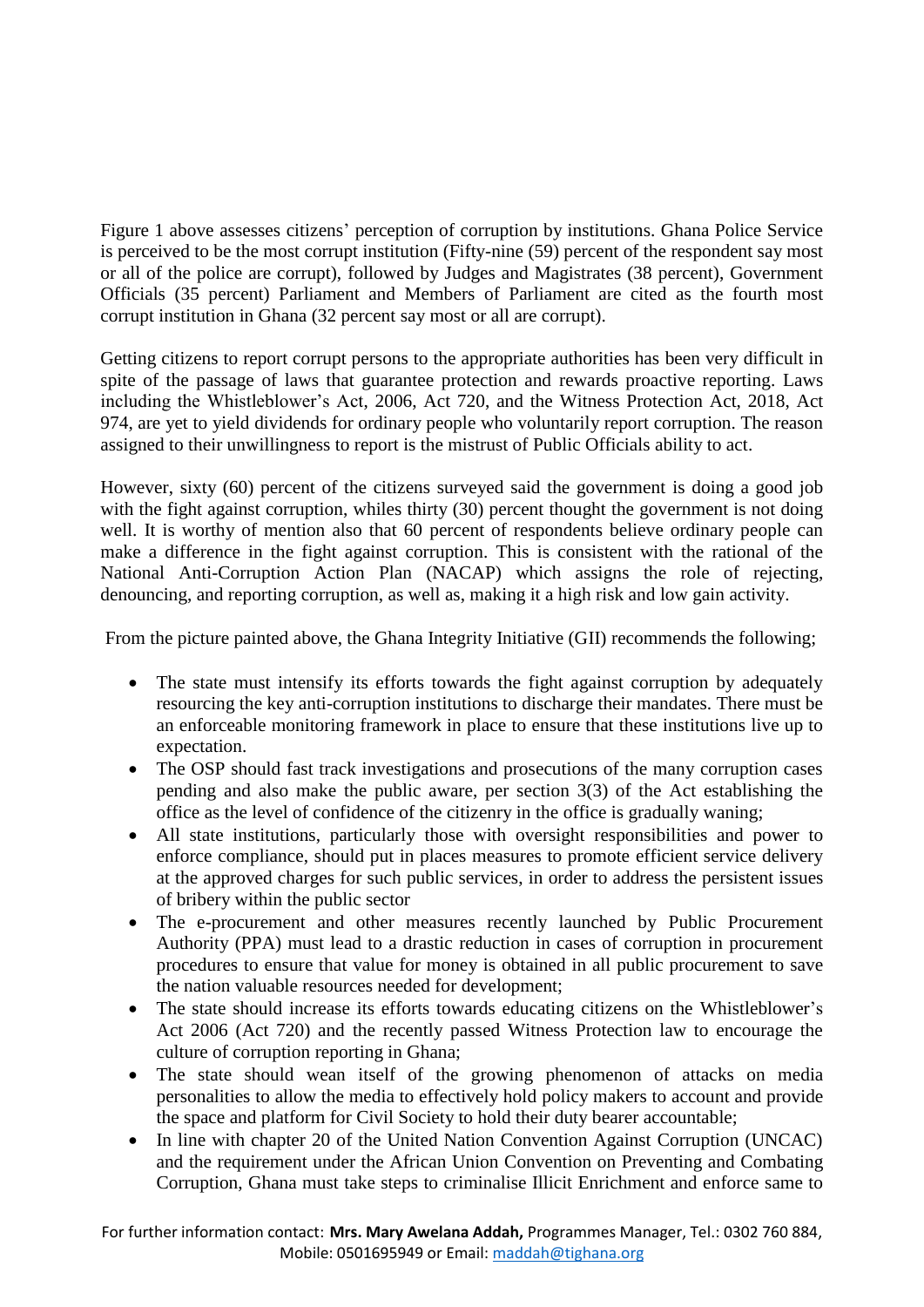ensure the prevention of illegal acquisition of wealth not only by public officials but also by private individuals.

•

GII commends the state for passing the companies Act, which provides a clear Beneficial Ownership Regime. Notwithstanding, we wish to encourage the government to operationalise it by establishing the public register that names and provides details of owners of shell companies to address the challenge of stolen assets.

### **Conclusion**

In conclusion, I wish to state that in as much as GII commends government and state institutions for their efforts and the strides made in the fight against corruption, we equally encourage government and all stakeholders including citizens to continue to practicalize the implementation of the NACAP by promoting efficiency and effectiveness in the public sector and in other frameworks including the implementation of the Right to Information law, in order to promote transparency and accountability of governance while increasing citizens' trust in government and public institutions.

Additionally, as we observe Africa Anti-Corruption Day, we call on private business leaders and boards of companies, including multinational companies, operating in Africa to act with the highest level of integrity in the conduct of their businesses by observing all international anticorruption standards.

Thank you